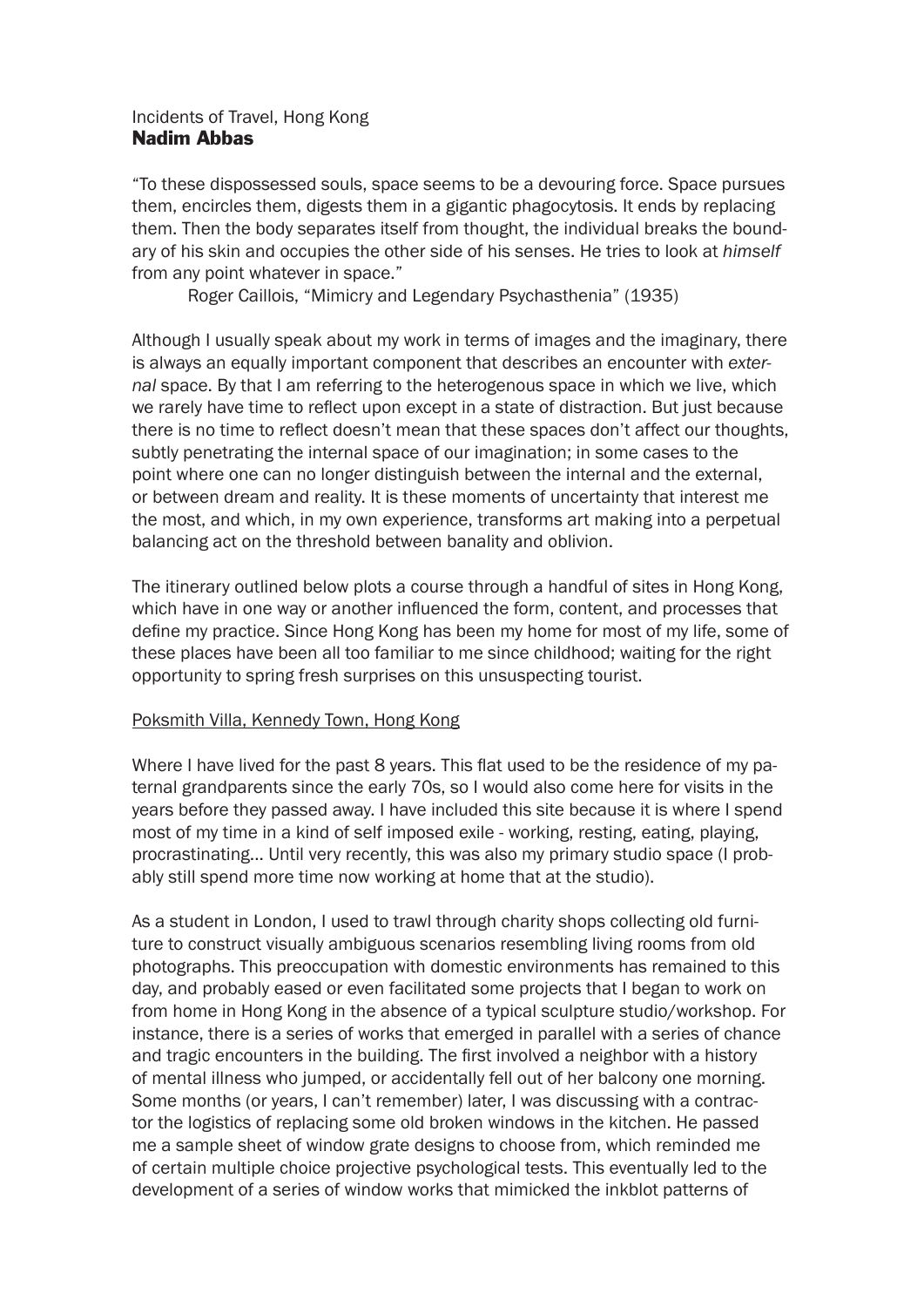Rorschach test cards (*I Would Prefer Not To*, 2009), and a series of symmetrical floorplan drawings that documented incidents of suicide and murder in residential spaces around the territory (*Untitled [dd-mm]*, 2010).

### Waterfall Bay Park, Aberdeen, Hong Kong

Waterfall Bay is said to have attracted Portuguese and British ships to its shores to collect fresh water from its namesake as far back as the 16th century. Today, about 30m from the falls lie the ruins of a WW2 military pillbox and petrol powered searchlight, referred to officially as "Beach Defense Units" by Allied troops during the Japanese siege of Hong Kong in 1941. A few minutes walk from the rocky beach along the coastline, residents of a nearby public housing estate have over the years converted what looks like a disused pier into an veritable seaside resort for the local community. Despite numerous government placards warning against swimming in ungazetted waters, residents eager for an early morning dip in the South China Sea have gone so far as to add ad hoc steps, pool ladders and even fresh water facilities for an after-swim wash.

For the less adventurous, there are shelters and seating areas where the elderly gather everyday to play chess/cards, chat or simply watch the boats passing by. But perhaps the most endearing aspect of this site are the hundreds of porcelain statues of various Chinese deities clustered along the hillside and shoreline. I don't know what started this particular outdoor collection; perhaps a makeshift shrine to protect local fisherman, or to commemorate a traumatic event? Or because it is considered unlucky to throw away statues of deities, they were quietly transferred to this idyllic setting instead. Needless to say, this latter aspect lends the whole site, already steeped in history, with a certain sacred quality. In a city like Hong Kong, where the regulation of land use usually falls into the purview of one dimensional governmental policies or market driven real estate developments, such elaborate appropriations of public space are a rarity. They represent in my mind a kind of fragile heterotopia, or an unwitting piece of relational art par excellence.

### Concrete Islands, Eastern Street, Hong Kong

My fascination with marginal spaces in the urban landscape began with this network of concrete islands that are located beneath the Connaught Road West flyovers next to the Western Harbour Tunnel (WHT) entrance. It is a site that I regularly pass by on bus rides to Kowloon side, and it became the model for a 46sq/m sandscape that was built in a warehouse space as part of an installation titled *Afternoon in Utopia* (2012). One of the distinguishing characteristics of this particular set of islands are the uniform grids of solid concrete trapezoidal prisms that were set into the ground either by government departments or the government-franchised company that operates the WHT. The usual explanation for this strangely monumental arrangement of blocks is to discourage the homeless population from sleeping on the islands. I see it also as a way for the authorities to mark their territory, much like a dog urinates on a lamppost. A couple of questions remain: are concrete islands private or public spaces? What are the laws and jurisdictions that regulate the use of these spaces? Much like the status of homeless people, it seems that these anomalous zones occupy a certain legal grey area, perpetually overlooked because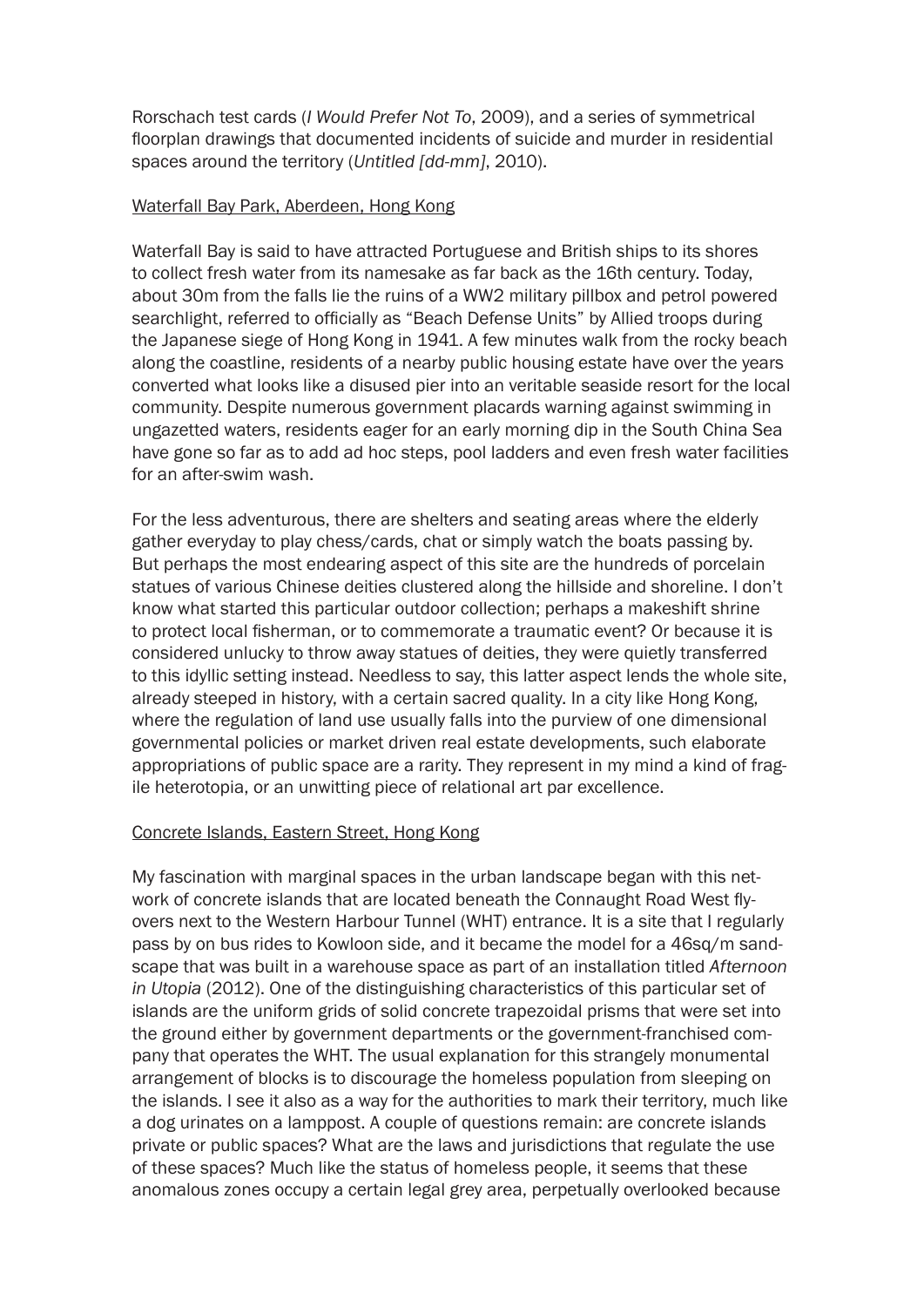they exist on the boundaries of function and visibility. (In his visual essay, *On Marginal Spaces: Artefacts of the Mundane* (2011), Peter Benz devotes a whole section to the discussion of concrete islands. For a fictional account, see J. G. Ballard's *Concrete Island* (1974), a kind of *Robinson Crusoe* for the twentieth century.)

### Man Cheong Street Housing Complex, Jordan, Kowloon

As we all know, Hong Kong is one of the most densely populated cities in the world. This is typically illustrated via descriptions of crowded streets in districts like Causeway Bay, Sham Shui Po and Mong Kok, or of the ubiquitous high-rise public housing estates around the territory. This latter aspect is indicative of the tendency, which began under colonial rule, to build upwards rather than outwards to meet the demands of a growing population. Ackbar Abbas, in *Hong Kong: Culture and the Politics of Disappearance* (1997) writes:

"Hyperdensity is partly the result of limited space, but it is also the result of how this limited space could be exploited for economic gain. On the one hand, the colonial government deals with the problem of hyperdensity by constructing cheap housing estates. On the other hand, the government policy of releasing crown land bit by bit at strategic moments and its prerogative, which it duly exercises, of designating land as rural (where strict building restrictions apply) or urban, ensure that building space remains scarce and property prices remain high."

Although the experience of living in a hyperdense milieu is often talked about disparagingly, it has also been argued that the close proximity between the commercial and the residential actually encourages diverse, dynamic communities and a vibrant street culture (in contrast to the the bland homogeneity of suburban sprawl).

In the early 90s, a group of Japanese architects conducted an in depth survey of the city, extolling the virtues of hyperdense living, and going so far as to liken this still existing complex of apartment blocks off Man Cheong Street (another regular sight for me on weekly cross-harbour bus rides) to the infamous (now demolished) Kowloon Walled City:

"Circulation inside the apparently solid block is not horizontal but vertical. Each slab-building is actually a grouping of towers, separated by slender slots. [...] Within these slots of space, like everywhere else in Hong Kong, however, residents have built illegal elements. Thus, although at first glance this highly ordered building complex looks nothing like the chaotic Walled City in Kowloon, it shares with it many features, such as its density of use and its vertical circulation." (See architectural journal, *SD (Space Design) Hong Kong: Alternative Metropolis* No. 330, March 1992)

My own concerns regarding the phenomenon of hyperdensity have to do with the kinds of sub-cultures, or modes of (anti)sociability that emerge as a result of extended inhabitation. This has translated into research and immersion in otaku culture, which carries with it stereotypes of socially inept male subjects walled up alone in their apartments; as if the dense accumulation of cramped interior space encourages an introversion, or vacuum of mental space itself. Interestingly, the Chinese word